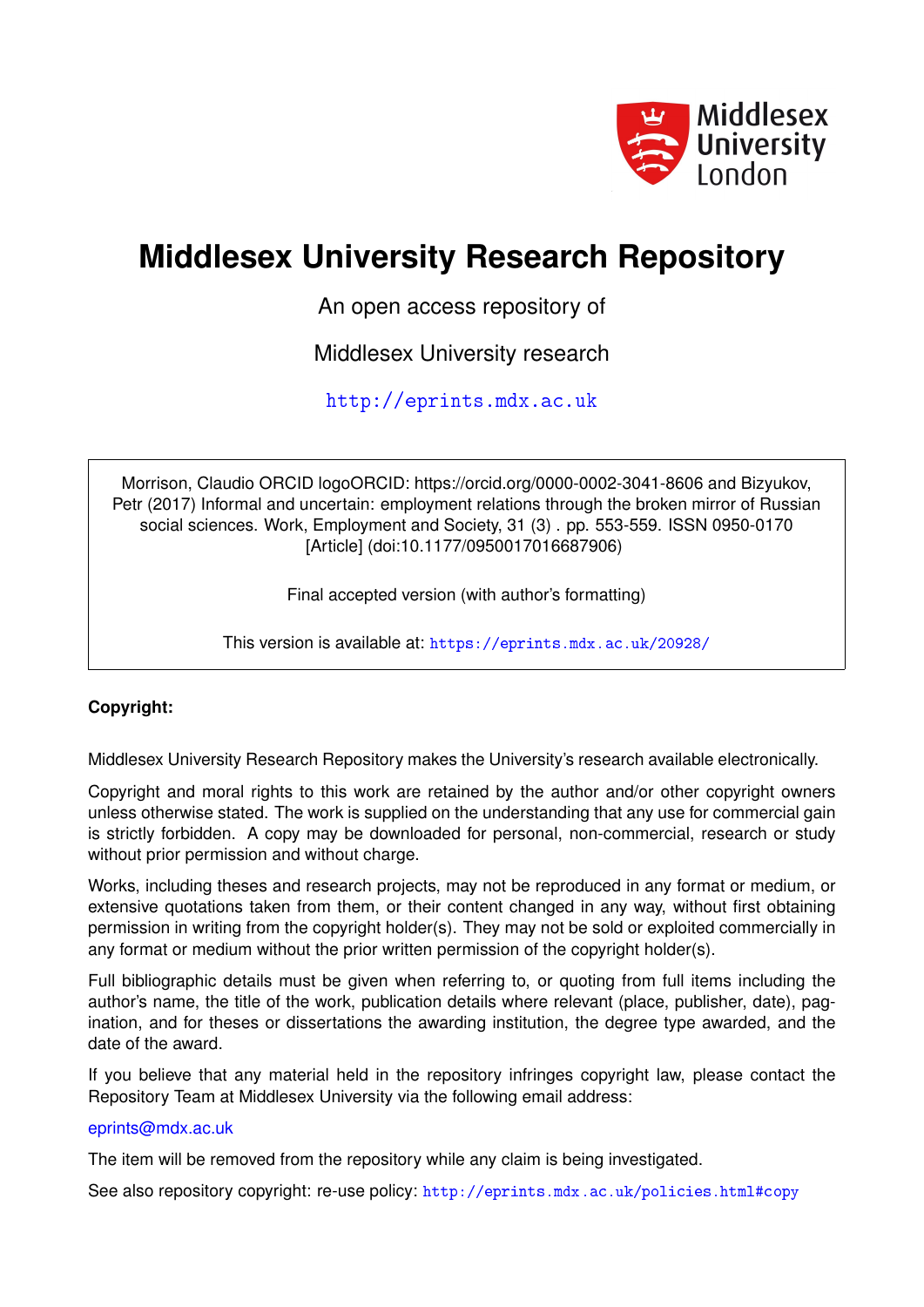# **Informal and Uncertain: Employment Relations through the Broken Mirror of Russian Social Sciences**

**Claudio Morrison**, Middlesex University, London

**Petr Bizyukov**, Centre for Social and Labour Rights (CSLR), Moscow

Z. Golenkova (ed) *Naemnyj Rabotnik v Sovremennoj Rossii*  (The Employee in Contemporary Russia) Moscow: Novyj Hronograf, 2015, (ISBN: 978-5-89697-249-5), 368 PP.

E. Danilova , V.A. Jadov and P. Davjej (eds) *Rossijane i Kitajcy v Jepohu Peremen: Sravnitel'noe Issledovanie v Sankt-Peterburge i Shanhae Nachala XXI Veka*  (Russians and the Chinese in an Epoch of Change: A Comparative Study in St Petersburg and Shanghai at the Beginning of the 21st Century) Moscow: Logos, 2012, (ISBN: 978-5-98704-699-9), 452 pp.

S. Barsukova (ed)

*Jesse o Neformal'noj Jekonomike, ili 16 Ottenkov Serogo*

(Essay on the Informal Economy, or 16 Shades of Grey)

Moscow: Higher School of Economics, 2015, (ISBN: 978-5-7598-1262-3) 215 pp.

V. Gimpel'son and R. Kapeljushnikov (eds)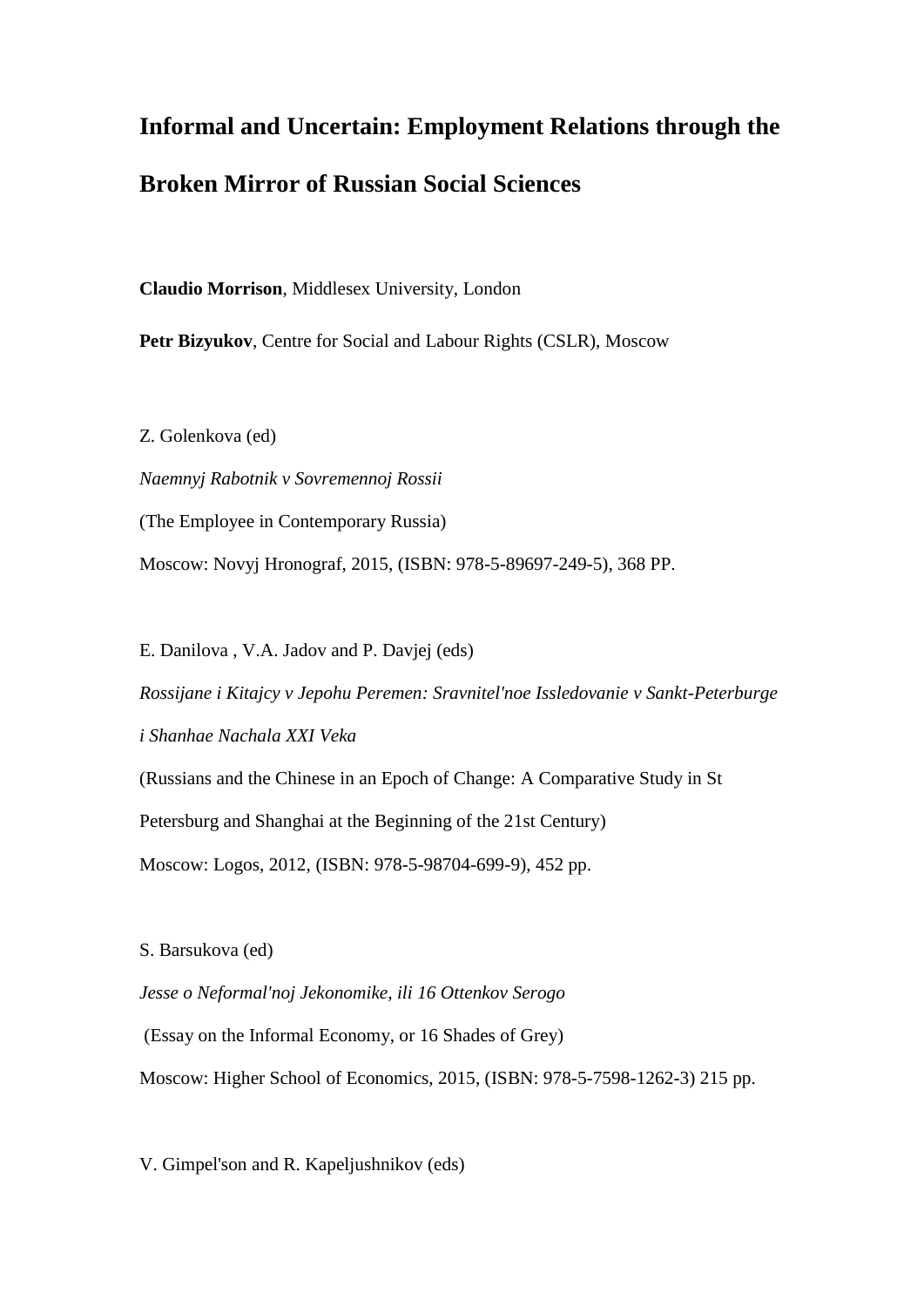#### *V Teni Regulirovanija. Neformal'nost' na rossijskom rynke truda.*

(In the Shade of Regulation. Informality in the Russian Labour Market) Moscow: Higher School of Economics, 2014, (ISBN: 978-5-7598-1090-2), 535 pp.

## **Introduction**

Twenty five years of intense market reforms have not contributed to Russia developing a coherent and effective set of institutions regulating employment relations. The world of work instead has grown into a wilderness of highly differentiated, shadowy arrangements ruled by employers' arbitrariness (Bizyukov 2011, 2013). By contrast, scholarship contributing to the sociology of work and employment remains underdeveloped, theoretically timid and highly fragmentary.

Several reasons have been put forward to explain Russian scholars' lack of interest in this field. The rejection of the pseudo-scientific Marxism of the Soviet era still casts a long shadow on labour-related research. Post-Socialist transformations have generated such wide-ranging and chaotic change that scholars struggle to collect reliable data and make sense of it. Researchers face new constraints such as unreliable statistics, access restrictions to privatised companies as well as historical limitations in qualitative research design. Furthermore, the post-Soviet scholar is facing challenging questions regarding the status of wage labour. Questions surrounding acceptable levels of unemployment or the fairness of now privately arranged wages or working time have proved controversial for a generation of scholars moving from a perspective where institutions regulating the employment relationship are assumed as centrally planned and universally provided by the state.

The monographs selected for this review are the most representative of the state of the art in the field, presenting comprehensive accounts of features and trends in the world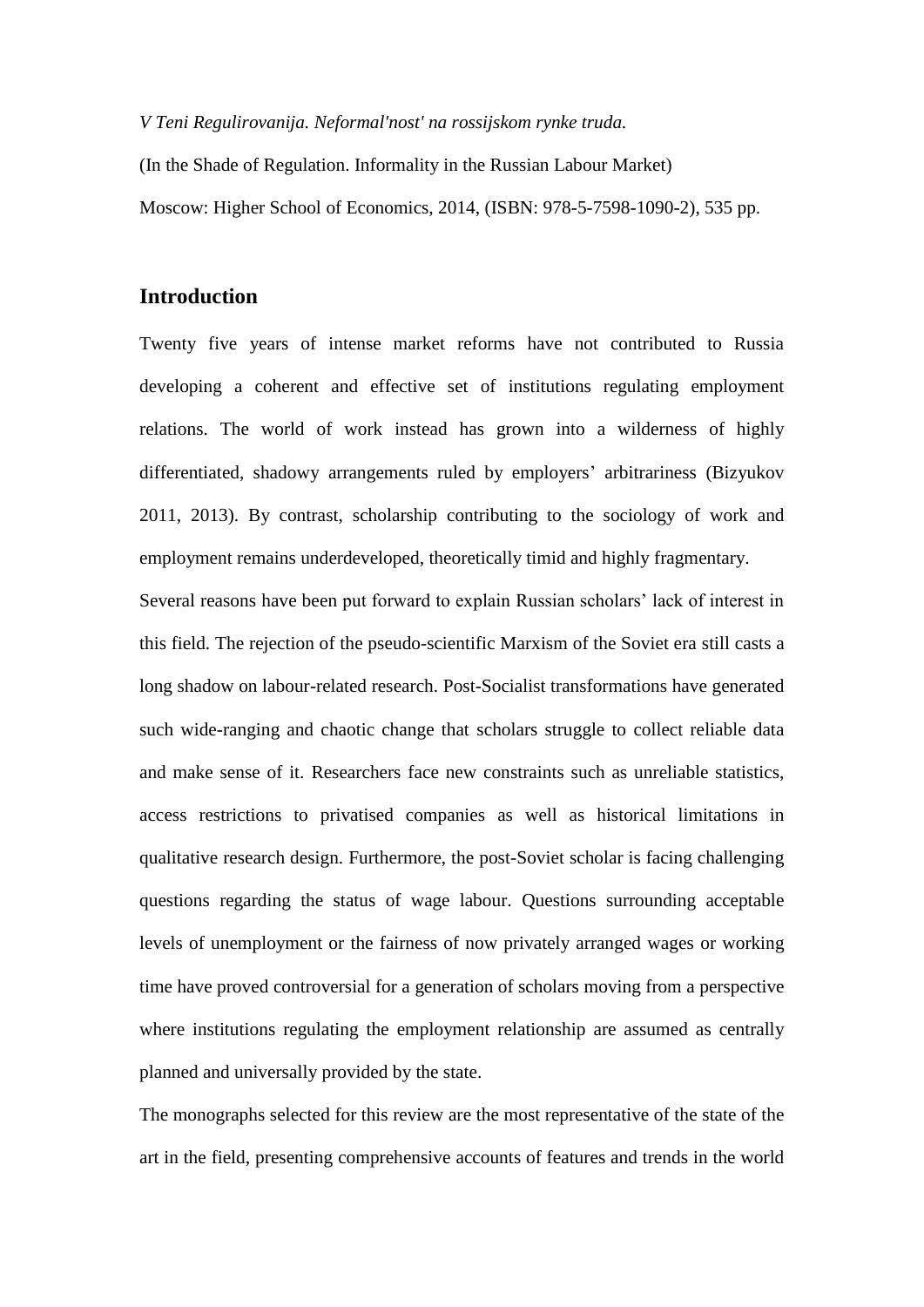of work but also displaying the limitations of prevailing scholarship. They have in common underlying assumptions of the efficiency of liberal markets that are juxtaposed to concepts of market reforms, informality and institutional legacies. The latter are seen as distorting the reform process generating poor labour market and organisational outcomes.

The essay is structured as follows. The first two books – Golenkova (2015) and Danilova *et al* (2012) – by sociologists of the Russian Academy of Sciences take a classical stratification approach to the understanding of wage labour. They both employ a comparative approach looking respectively at the industrialised West and China. Their research uncovers growing social differentiation and inequality. Golenkova locates these processes within wider dynamics of disintegration at regional, national and societal levels, brought about in post-socialism by the global division of labour. Danilova *et al* seek an explanation in the way Russia and China addressed the challenges of transition to the market economy. The other two volumes by scholars at the Higher School of Economics – Barsukova (2015) and Gimpel'son and Kapeljushnikov (2014) – focus respectively on the informal economy and informal employment which are seen as distinctive Russian features set against Western economic models. The contributions in Barsukova's collection explore both the Russian recent and distant past to explain informality in terms of a resilience of non-capitalist legacies. Gimpel'son and Kapeljushnikov provide a more orthodox study of labour economics which regards informality as a rational response to excessive state interference.

#### **An anomic society in an anaemic market: the Russian transition to wage labour**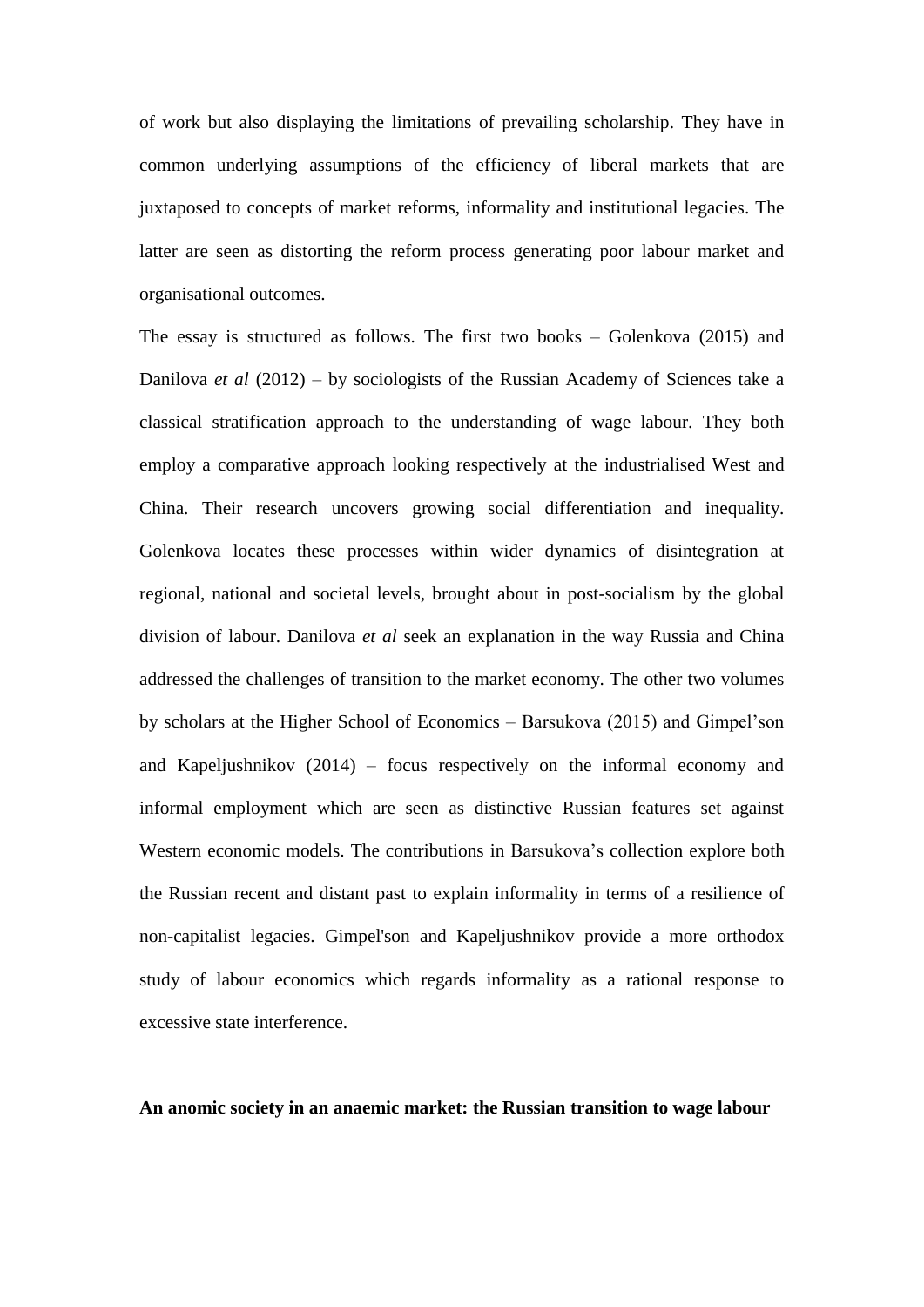Given the turmoil caused by transition, it is not surprising that Russian social scientists continue to dispute the nature of their country's social order and the fate of waged labourers within it. Golenkova's book represents the latest of such contributions. In essence the book attempts to build a profile of those who work for a wage in Russia, contending that the growth of wage labour is one of the most significant features of transition. This edited collection relies on a wide range of empirical research. Despite the diversity of approaches giving the impression of a patchwork, this is by no means less comprehensive and instructive a representation. The book initially identifies the main characteristics of the Russian labour force, including sections on labour legislation, welfare policies and trade unions. Findings indicate that wage labour is growing and so are its educational levels but demand is declining for skilled workers. This gap between the supply and demand of skilled labour leads to the emergence of a new class of underemployed, flexible workers

which approximate the Western 'precariat'. Informal employment is spreading among the most vulnerable sections of the labour force, including migrants, the rural youth and the disabled. The conclusions identify several paradoxes. First, there is a growing divergence

between developed countries, where integration tendencies prevail, and post-Socialist ones, where instead centrifugal forces are fuelled by emerging conflicts running along religious, national and social lines. The former process is referred to as 'the shock of the new', the latter as 'shock of the old'. The second paradox lies in the growing conflict between state and civil society. The weakness of democratic values and the lack of the rule of law have pitched a shrinking state against a weak civil society. The third paradox consists in the irreconcilable nature of the two strategic aims of post-Socialist transformation: democratisation, requiring state regulation and welfare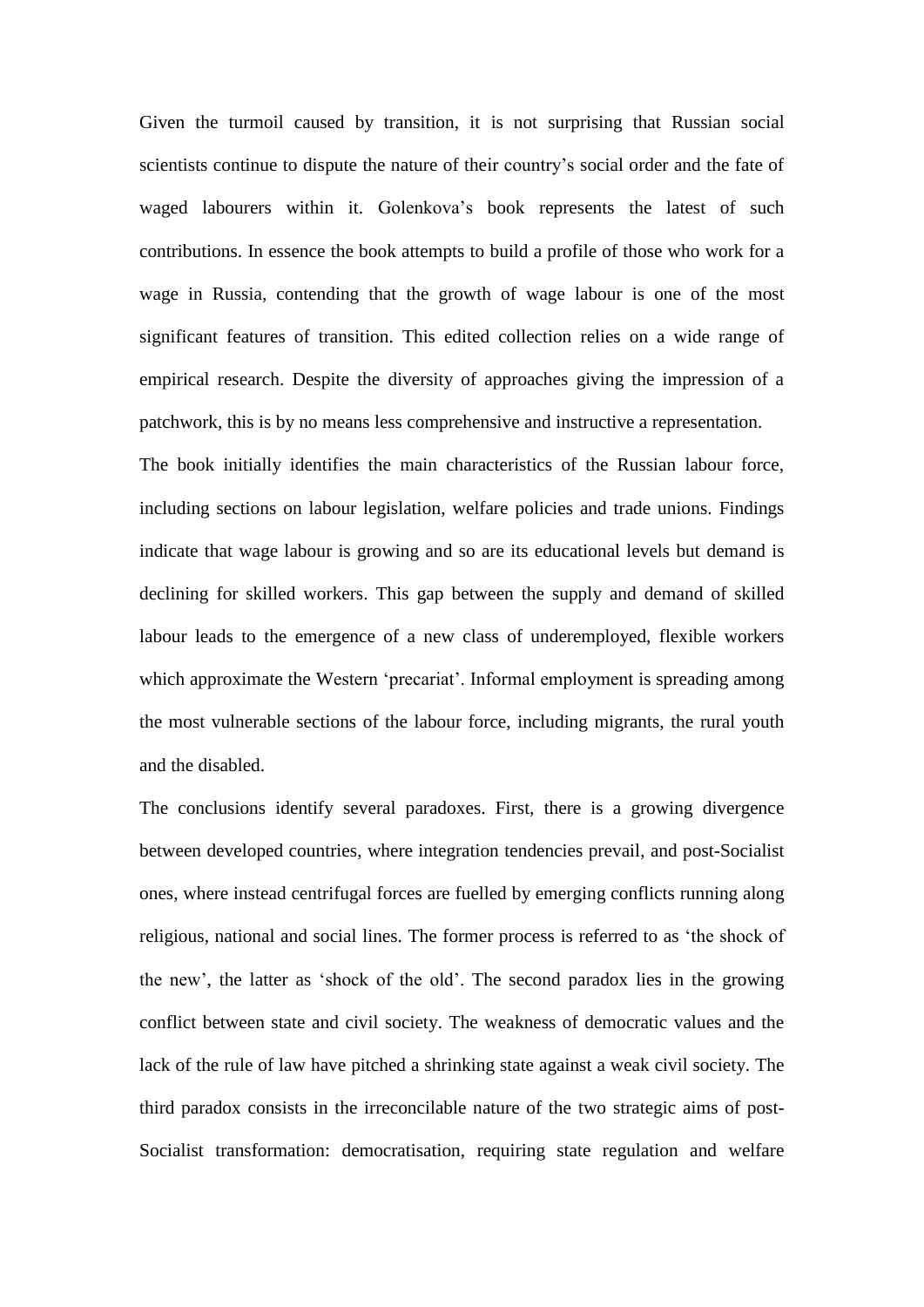redistribution, and marketization, focused essentially on radical privatisation of economic agency. The very paradox of the book itself, though, consists in the absence of any reference to workers' individual or collective resistance.

The book by Danilova *et al* delivers findings from Russian-Chinese collaborative research concerned with the impact of two decades of reforms on the life chances, well-being and material outcomes of the populations of Shanghai and Saint Petersburg. The analysis is based on statistically significant samples randomly selected across discrete city areas. The book consists of sixteen chapters grouped in five sections. The first three deal with objective indicators covering, respectively, social mobility and inequalities, labour market and industrial relations, family life and the household economy. The latter two sections explore subjective issues including assessments of reform outcomes and changing identities based on a selection of cultural values. The book is a tale of two cities sharing remarkable cultural and industrial histories and outward looking pro-reform attitudes, yet performing very differently during transition.

Findings on job searches, career progression and wage determination lead the authors to conclude that the Russian labour market failed to capitalise on economic reforms and is not governed by rules of market competition. When it comes to the 'regulation' of employment relations they observe how Russian workers are particularly dissatisfied with pay and working time, having to deal with higher rates of nonstandard working hours. Greater work intensity in Shanghai appears compensated by steady growth in pay and living standards. Job insecurity and dissatisfaction about pay, in Russia, are blamed on sluggish growth and the prevalence of non-market mechanisms in the regulation of the employment relationship. The authors see more explanatory value, as regards these differences, in recruitment (by merit) and reward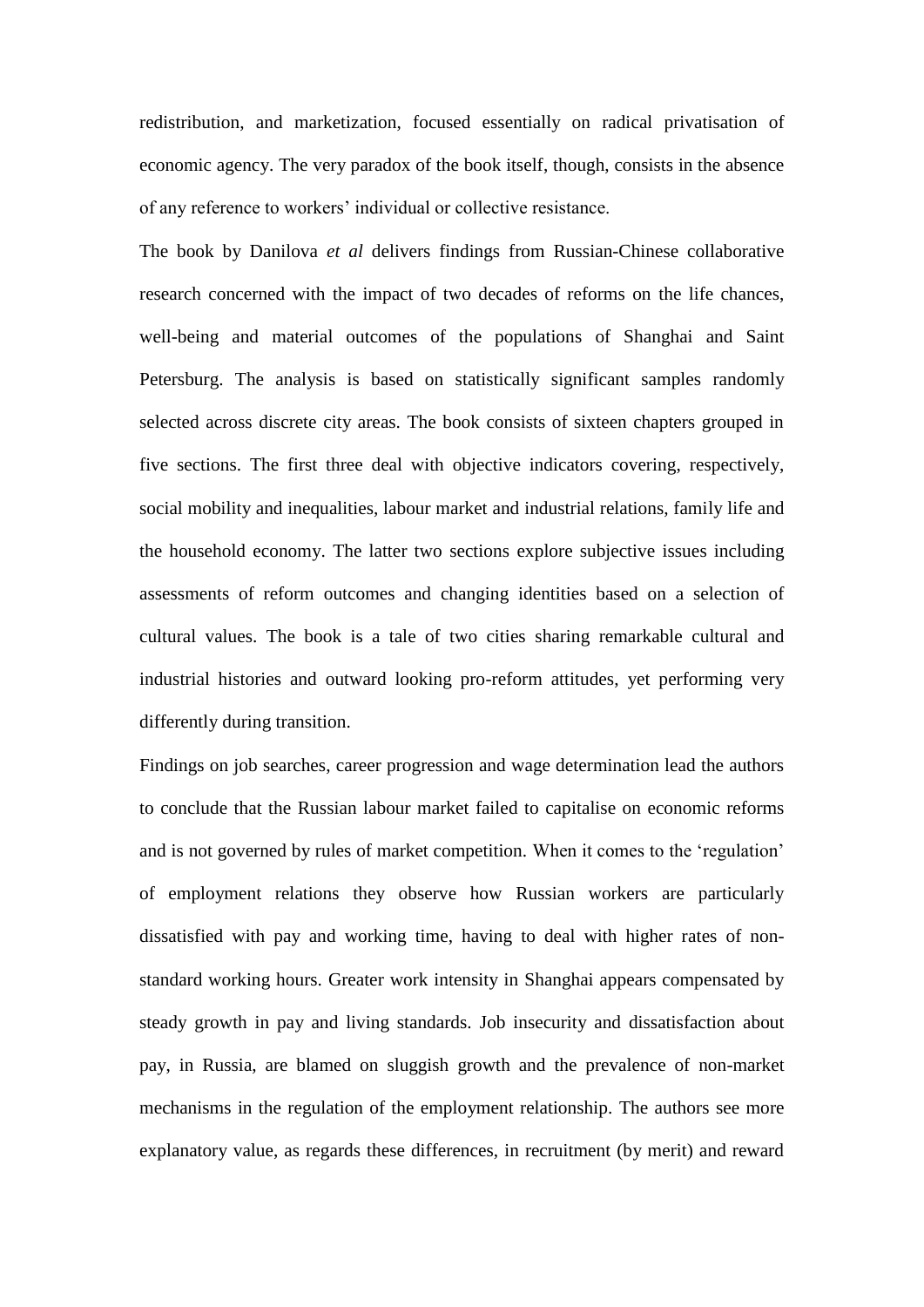(of performance) strategies than, say, in effort bargaining found within sociological approaches.

Survey responses about employee rights implementations maintain that Sankt-Peterburgians appear the least likely to act against violations, mostly appealing to direct superiors (27 percent) or colleagues (16 percent) rather than calling upon trade unions, as a sizeable majority of Shanghaians would do (56 percent). The obvious exclusion of data on workers' protests precludes a discussion over growing worker activism in China which paradoxically may explain greater responsiveness by Chinese official trade unions; and it also precludes discussion of the automotive workers' union MPRA, Russia's most successful case of independent unionism, which emerged precisely at Saint Petersburg's Ford Factory (Mandel' 2013).

The book concludes on respondents' values and identities. The Chinese sample shows continued, albeit diminishing, allegiance to a collective ethos. Paradoxically, conclusions argue, it is awareness of others - nurturing social responsibility - that moderates the animal spirits of competitiveness and supports the Chinese winning formula of restrained marketization. Russians, instead, display extreme individualism which engenders anomic behaviour.

In both books informality emerges as a central theme. In Golenkova's this is related to labour precarisation caused by present-day market imbalances. In Danilova's, informal employment is explained by the continued operation of the economy of favours known as Blat', which developed under socialism to obviate scarcity of resources, including labour. In China instead, Guanxi, or informal connections, assist marketization because job scarcity has given the state and private employers the upper hand sustaining a demand-driven labour market. The informal economy is the central theme of the next two contributions.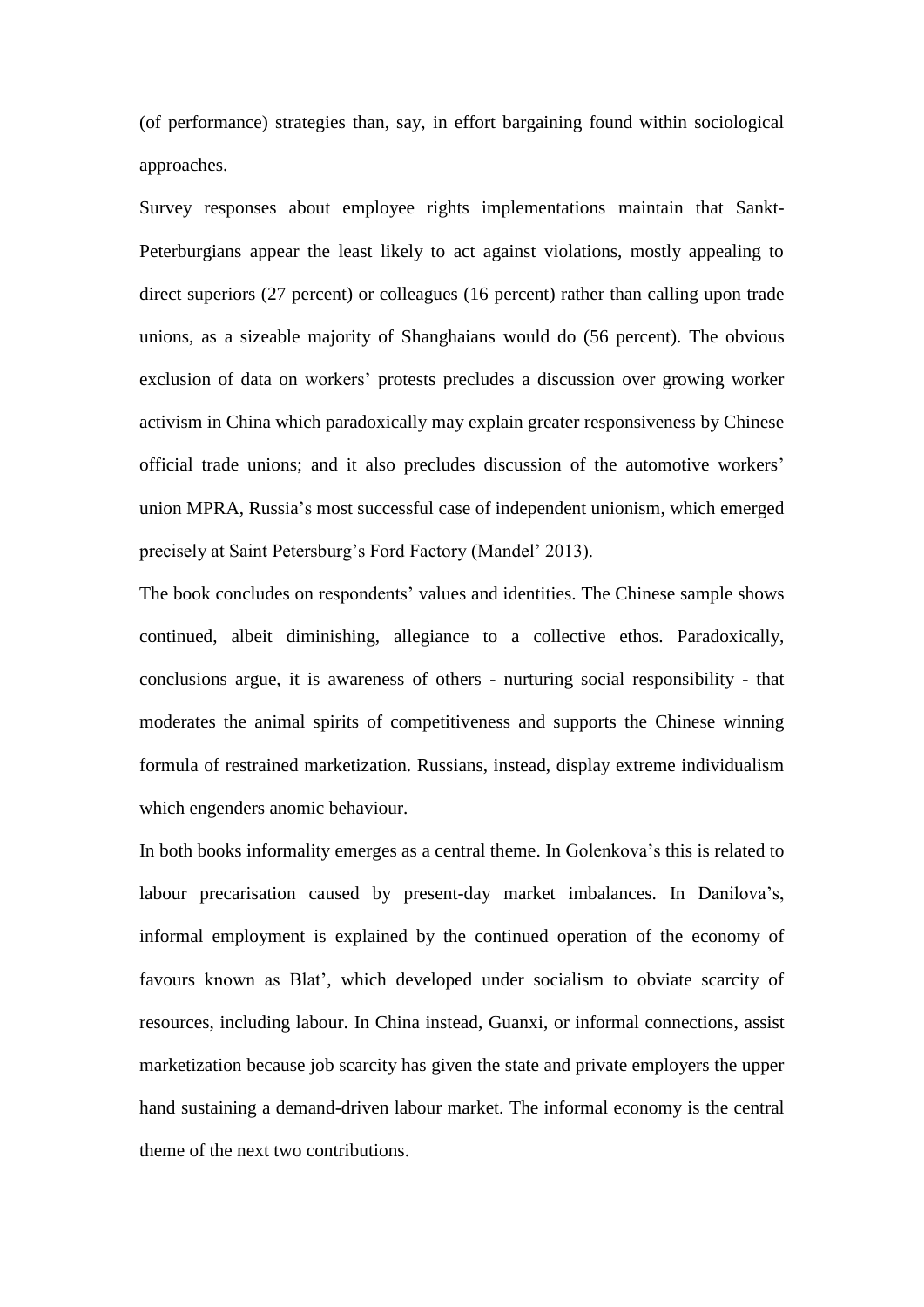# **The Russian transition to informality: between rational choice and historical legacies**

Russian scholars explain the special significance of the informal economy in the Russian transition against the background of shock therapy and suddenly dismantled economic institutions. The resulting regulatory void has been bridged through ad-hoc interventions combining new practices with past legacies. So, it is understood that alongside a 'white' economy, the formal one in a legalistic sense, a criminal or 'black' one has developed with the 'grey' sectors placed in the middle.

Barsukova's edited collection brings together reviews of sixteen pieces of research which explore the complex realities behind the informal economy. The book explains informality as a result of market inefficiencies and, as such, is not directly concerned with social relations or class conflict. Yet, it contributes to highlight the distinctiveness of the Russian context and, insofar as the degradation of labour has much to do with informalisation, an attentive investigation of informalisation is essential to understand the reality of work in Russia.

One such contribution is Bessonova's theory about *razdatok*, a specifically Russian system of distribution of national income between social strata. If the market regulates economic relations by comparing prices, costs and revenues, then, she argues, the system of *razdatok* relies on an input-out matrix computing rewards against individual direct contributions to the system. Most importantly, she claims, this is not simply an economic device but the core of a fully blown social order which is deeply rooted in Russia's past. This matrix can be adapted to different institutional configurations from feudal law to Soviet central planning. This institutionalised system of distribution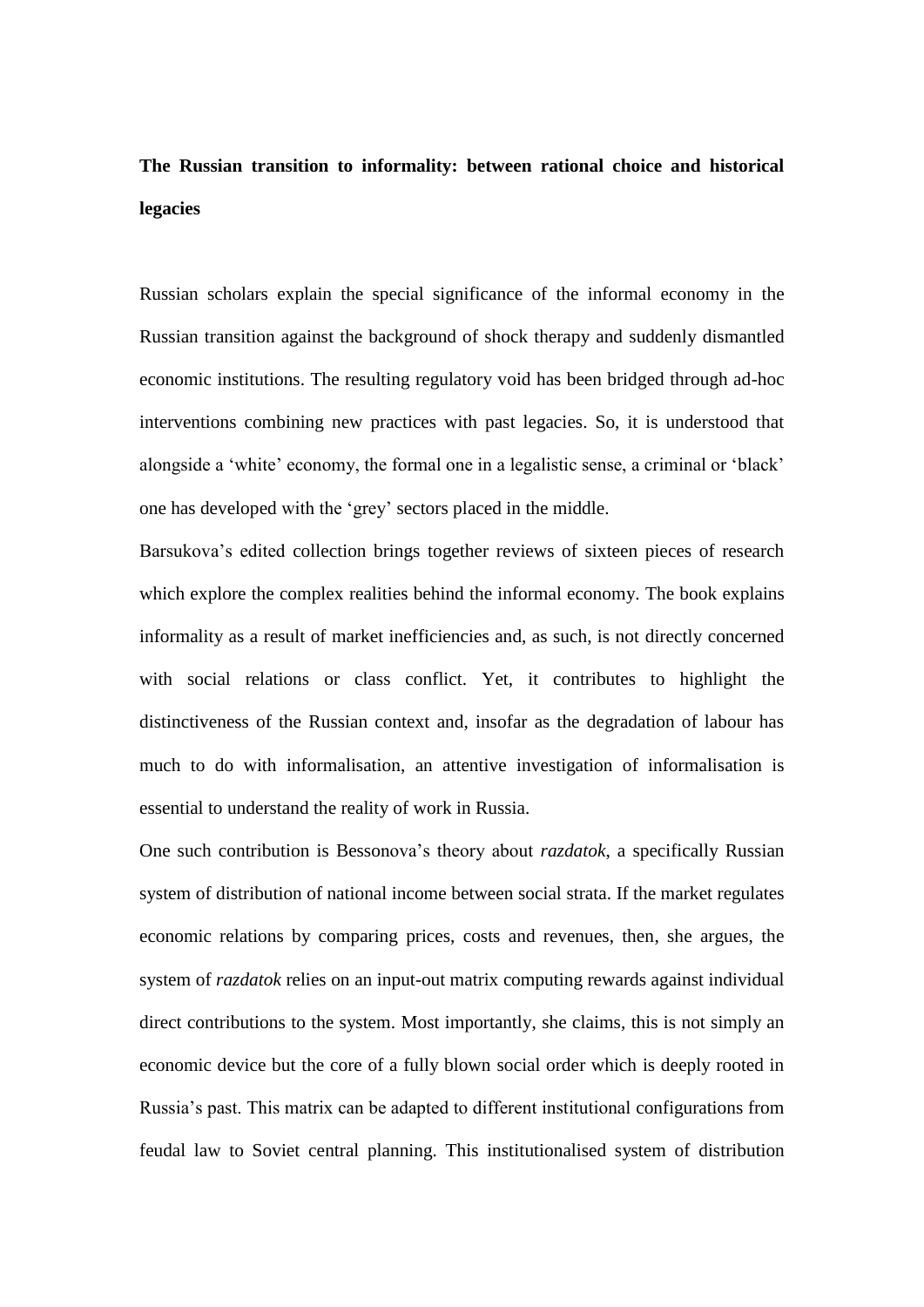presently stands in the way of embedding market mechanisms in Russian society. The elite and the general population alike are so used to it as to find it difficult to accept anything else. Market mechanisms, she argues, should not be viewed, for now at least, as an established feature but as a temporary phenomenon in the transition from one form of 'razdatok' to another. Today's grey economy results from the uneasy marriage between market and matrix, awaiting the rise of the new order which in her views resembles a new state capitalism.

A similar argument is developed by Kordonskij in his theory about the formation of a new estate system. In this perspective, Russia has not established a level playing field of the type guaranteed by a liberal rule of law. Instead the struggle for power among sections of the old elite has generated a new social order where access to resources and economic opportunities is strictly determined by association to dominant strata. Rights of access are regulated by state bureaucracy which extracts rent from the economically active fractions of the elite including the emerging entrepreneurial class. The informal economy is crucial to the functioning of this system. Illicit gains can sustain the profitability of businesses and fund 'estate' rents.

Another area of the informal economy is 'coercive entrepreneurship', understood as criminal economic activities as well as legitimate businesses set up by criminal groups and sustained through the use of coercion. The distinctive character of the Russian criminal economy, argues Volkov, lies in the way it consolidated as part of the post-Socialist order. The collapse of state institutions in the 1990s provided fertile ground for criminal groups usurping the state's monopoly of violence. Far from rectifying this situation, the state – once restored to a degree of effectiveness – has set upon exploiting it by exchanging protection for personal gains from illicit activities. Entire sectors of the economy have been organised along such principles, with business and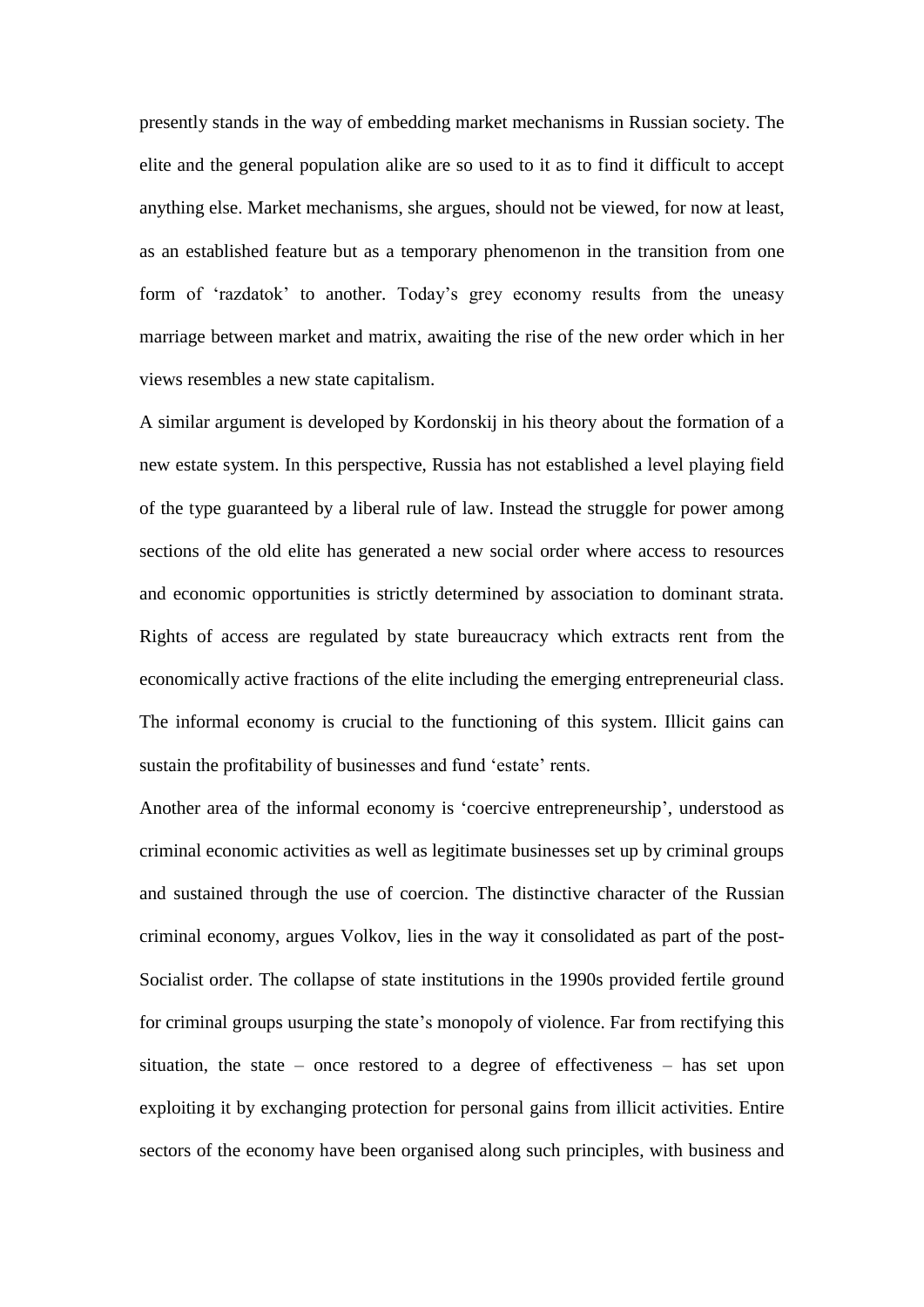therefore employment run informally under the clout of security and policing agencies.

The last chapter in Barsukova's collection adopts a historical view and attempts to explain internal labour migration as a source of informality in employment. The informal employment of mobile labourers is found to be a *longue duree* phenomenon observed both in feudal and modern times as a response to scarcity. Informality arises in such employment from the avoidance of rigid job allocations imposed respectively by the feudal estate and Socialist planning systems.

The historical perspective attempted by all these approaches is certainly a valuable feature reasserting the need to locate the Russian sociology of work in its context and to rediscover the role of long-term processes. Yet, these attempts at contextualisation fail as the informal economy is seen as an institutional barrier to the efficient functioning of markets: first, and paradoxically, neither the contextualisation nor the barriers account appropriately for the capital-labour antagonism; second, the use of fetishized notions of Western institutions to evaluate Russian reality diminishes the local context to a bad variant of the above.

Gimpel'son and Kapeljushnikov share with Barsukova their institutional affiliation and a commitment to neoliberal reforms. In their view state interventionism distorts economic behaviour, thereby justifying informal employment as a means to avoid the heavy regulatory and fiscal burden imposed on businesses by labour law. Their monograph differs from the above for being an orthodox piece of economics research while unearthing significant new data on employment. Informal employment is identified through two different routes: either by characterising the sector or business as being part of the informal economy or by centring on employee characteristics at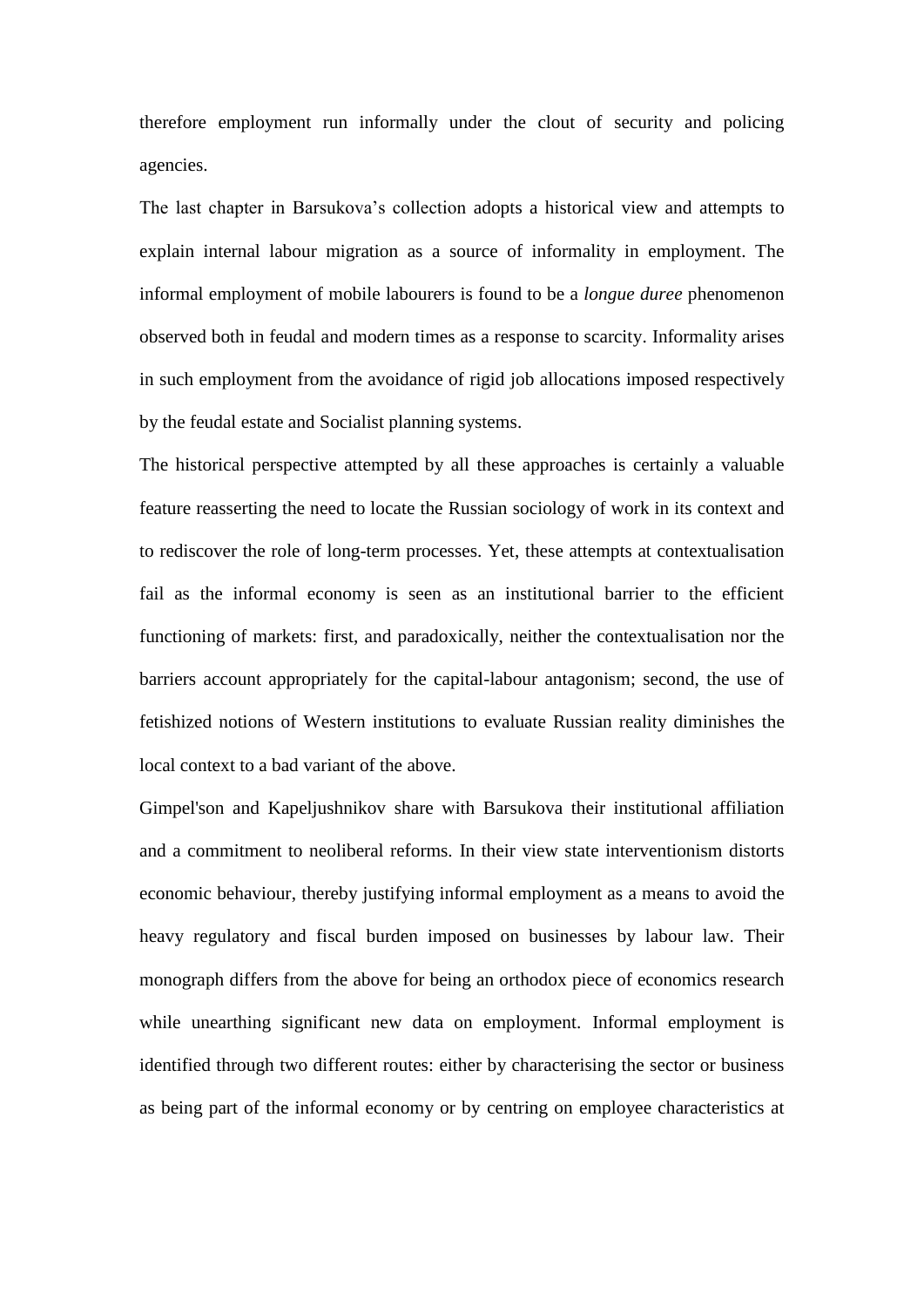micro-level – verifying the presence of a contract, the observance of its stipulations *etc*.

The authors' findings maintain that the number of informally employed, however defined, has grown exponentially, up to 25 percent of the total labour force. This is remarkable bearing in mind that such a typology was almost non-existent until 1990. Second, informal employees endure lower wages by 15-20 percent which represents a significant new development as, according to the authors, there were no recognisable wage differentials between the formal and informal sectors until 2000.

These data, if cross-referenced with findings in Golenkova's collection about the rise of precarious jobs, suggest that informal employment is no mere perpetuation of past practices. Soviet workers have always dealt with informality, exploiting it to gain leverage in individualised bargaining (Morrison 2007). The appearance of wage differentials dependent on informal employment tells of diminishing bargaining power by employees. Also, the growing volume *and* typologies of informal jobs suggests employer's determination at exploiting them in order to cut labour costs.

The post-Soviet context, therefore, is neither isolated from nor superseded by global trends, rather it is an adapted institutional context that serves as a terrain for labour degradation without eliciting large-scale collective resistance. Historical legacies which sustain informality can be recast from obstacle to market-oriented modernisation to its main drivers (Morrison, Croucher and Cretu 2012). Worker's resistance though is simply not contemplated by mainstream Russian scholarship. The ramifications of these propositions are considered in the concluding section.

### **Conclusions**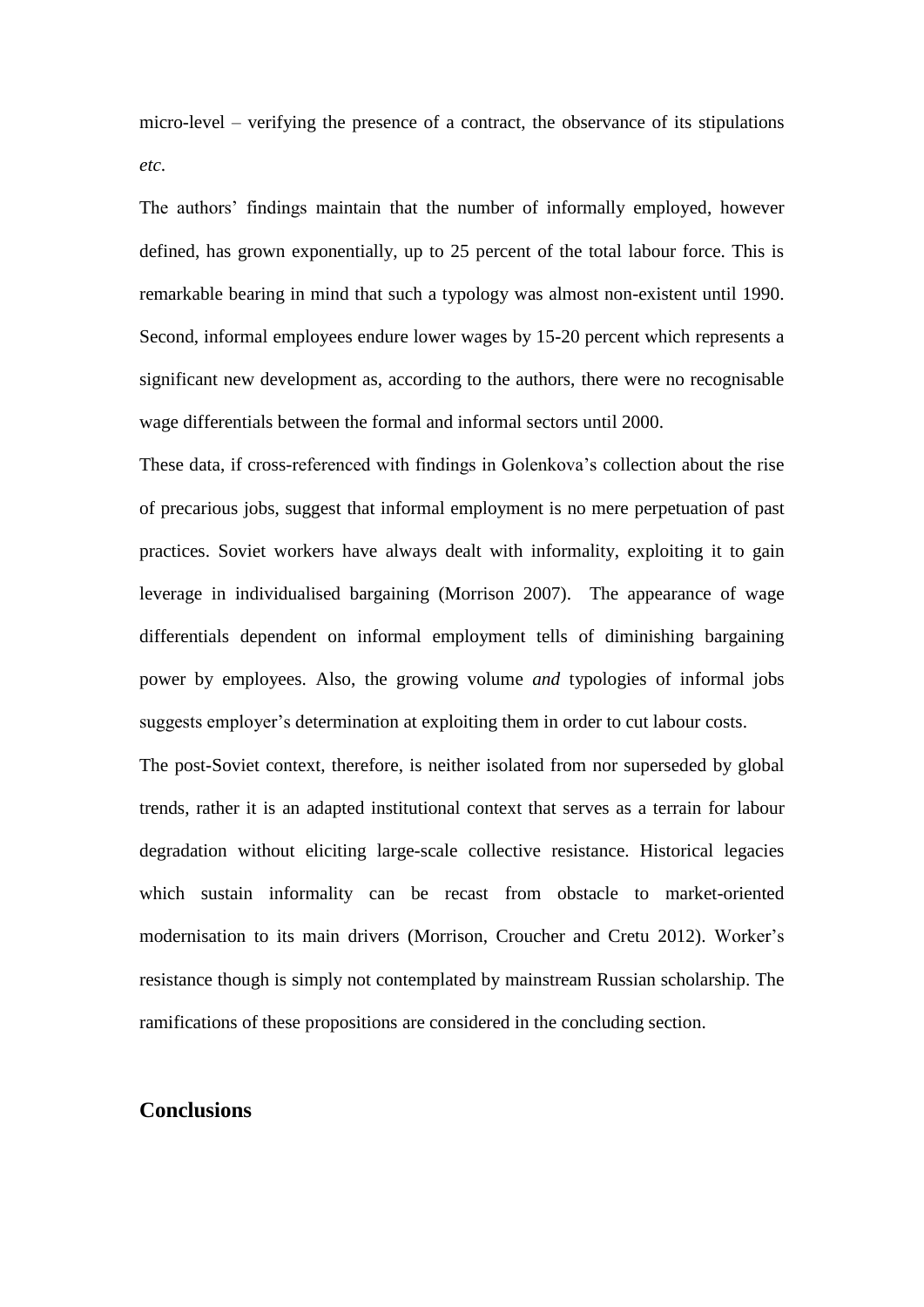Academic research on labour market and employment in Russia delivers a gloomy picture. The arbitrariness of the state and powerlessness of trade unions generate poor labour market outcomes. Informality is seen as a crucial explanatory factor. It prevents regulation, disproportionally favours powerful actors and leads to inequality of opportunities. Opinions on the role of reforms are divided. Sociologists lament the anomic effects of excessive liberalisation calling for more solidarity, while labour economists follow the global mantra for further deregulation. Yet, they share traditional views of informality as an archaism which can be overcome by modernisation.

These books are an invaluable source to access the complex, embedded, and multifaceted character of the informal economy, which is often absent in 'Western' perspectives on informality. Yet, despite such insights, the underlying capital-labour antagonisms are clearly pushed aside. As a result, employees are seen as objects to categorise rather than active agents embedded in dynamic relations. This is not to say that Russia is not producing research on informal employment which appreciates the antagonistic nature of employment relations. Two major projects by Moscow-based CSLR show how informality contributes to the degradation of labour. The first piece of research employed data from monitoring and case studies of industrial disputes. It analysed workers' declining leverage at the workplace and showed how informal pressure by employers and authorities is used to thwart escalating industrial action (Bizyukov 2011). The second research project explored the effects of non-standard employment on workers' rights and conditions. It established that informal employment leads to ultra-flexible work regimes with loss of welfare entitlements, stability of earnings and bargaining rights (Bizyukov 2013). The majority of forms of informal employment strengthen employers' control on the labour process. This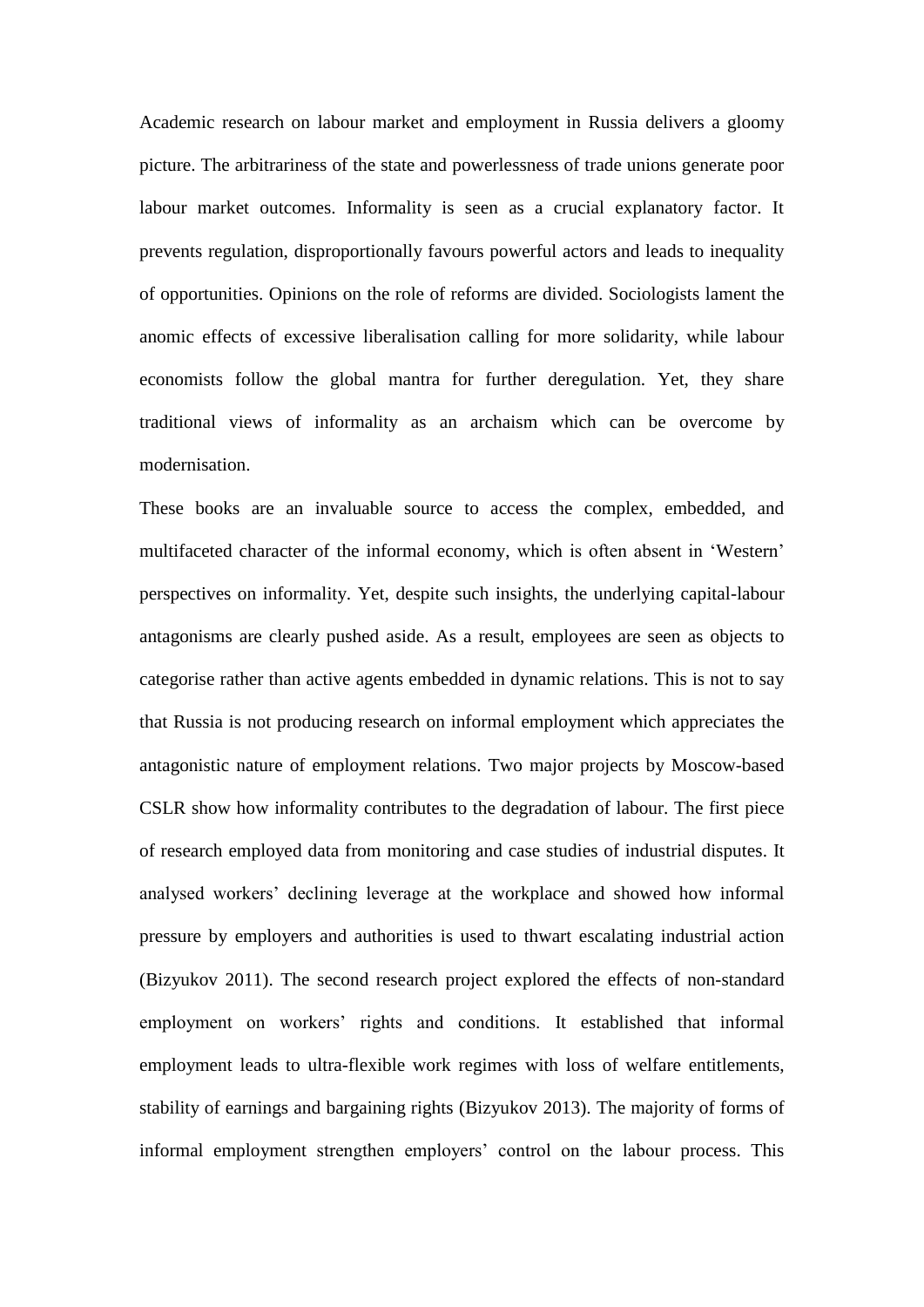leaves employers, unions and the state with no effective means to engage with workers in meaningful social dialogue. The dramatic shortage of labour research in today's Russia contributes both to poor sociology and to policy failure.

#### **References**

Bizyukov P (2011) *Kak Zashishajut Trudovye Prava v Rossii: Kollektivnye Trudovye Protesty i Ich Rol' v Regulirovanye Trudovych Otnoshenij* (How to fight for labour rights in Russia: collective industrial actions and their role in industrial relations), Moscow: Centre for Social and Labour Rights.

Available at:<http://trudprava.ru/books/protestbook/520>

Bizyukov P (2013) *Praktiki Regulirovanija Trudovych Otnoshenij v Uslovijach Neustojchivoj Zanjatosti* (The regulation of industrial relation under nonstandard employment conditions), Moscow: Centre for Social and Labour Rights.

Available at:<http://trudprava.ru/books/employbook/512>

Mandel' D (2013) *Klassovij Profsoyuz vo Vsevolozhske 2005-2012* (A classist trade union in Vsevolozhske), Moscow: Shkola Trudovoj Demokratii.

Available at:

[http://www.shkolatd.ru/docs/d.\\_mandel\\_.\\_klassovij\\_profsoyuz\\_vo\\_vsevolozhsk](http://www.shkolatd.ru/docs/d._mandel_._klassovij_profsoyuz_vo_vsevolozhske_2005-2012.doc) [e\\_2005-2012.doc](http://www.shkolatd.ru/docs/d._mandel_._klassovij_profsoyuz_vo_vsevolozhske_2005-2012.doc)

Morrison C (2007) *A Russian Factory Enters the Market Economy*, London and New York: Routledge.